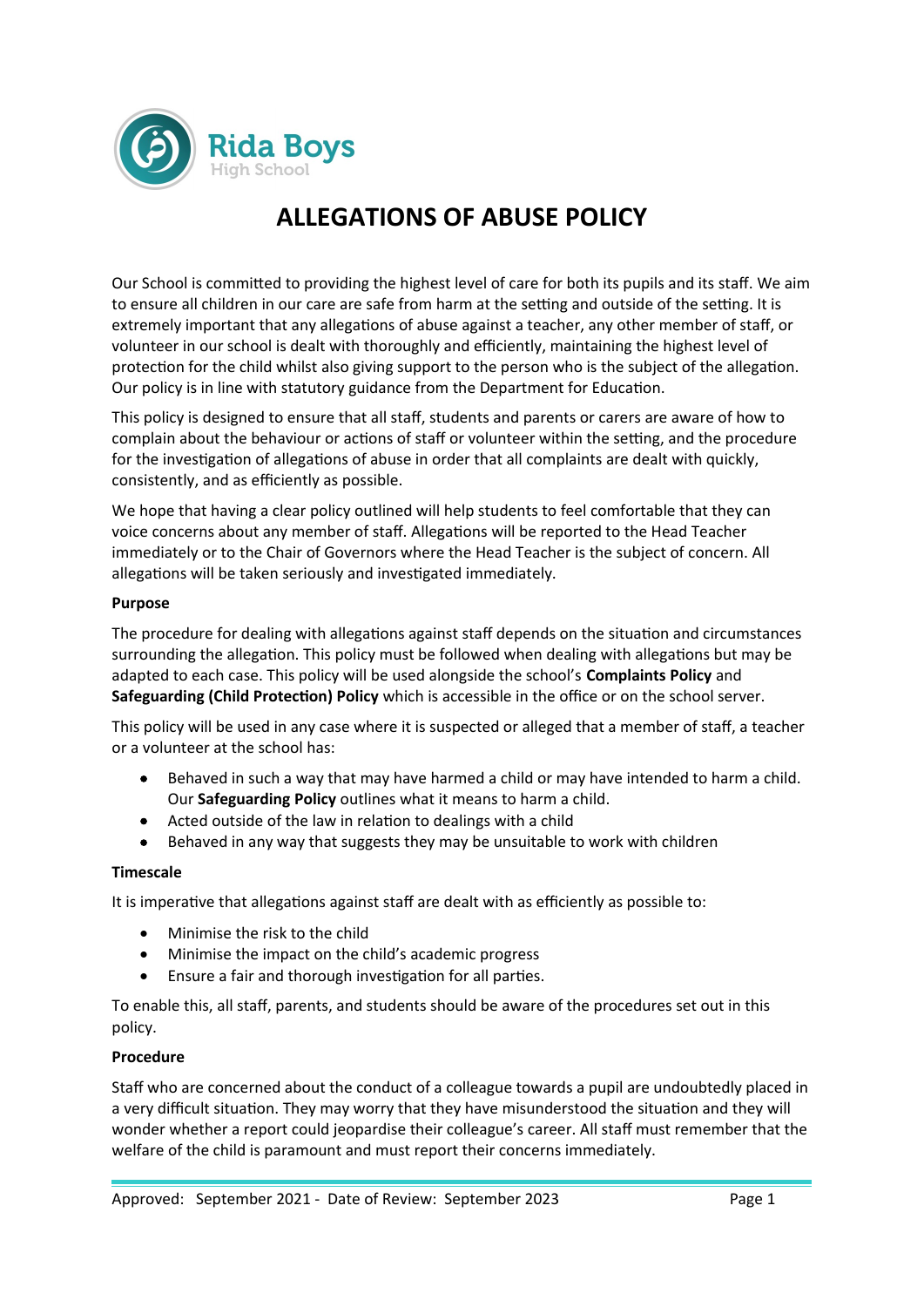## **Reporting an allegation**

- We follow the guidance of the Kirklees Safeguarding Children partnership when receiving an allegation of abuse against a member of staff.
- All concerns of poor practice or possible child abuse by staff should be reported immediately to the head teacher and DSL.
- The Head teacher will inform the Chair of Governors in relation to the allegation.
- Complaints about the Head Teacher will be reported to the chair of governors who will then contact the Local Authority Designated Officer (LADO).
- The concerned staff member will not be approached at this stage unless they impose an immediate risk to the children.
- All details of the allegation will be recoded and reported to the Local Authority Designated Officer (LADO). **The LADO for Kirklees is Sandra Shaw who can be contacted on: 01484 221000; email** [lado.cases@kirklees.gov.uk](mailto:lado.cases@kirklees.gov.uk)
- The LADO will discuss the allegation with the Head Teacher/DSL and where necessary obtain further details of the allegation and the circumstances in which it was made. He will also consider whether there is enough evidence that establishes that the allegation is false or there is not enough evidence, or whether disciplinary action is appropriate.
- The LADO will ensure that enquiries are managed appropriately, and that information is shared between the police, social care and the employer. The LADO will discuss with the employer how the person who the allegation is about will be supported and managed whilst enquiries are being undertaken and how children will be kept safe whilst enquiries are ongoing. If it is evidenced that someone is unsafe to work with children the LADO will ensure required actions have been taken including, when necessary, referring to the Independent Safeguarding Any allegation can require potentially three different enquiries: a police investigation; a child protection enquiry; and a disciplinary enquiry.
- If the allegation is found to be true and there is reasonable cause to suspect that abuse did take place or is taking place, then the LADO will immediately refer the matter to Children's Social Care Services and arrange for Strategy Discussion to be held within one working day of the referral. In the event of a Strategy Meeting being held, then this should occur as soon as possible and will include the LADO (usually as chair) and the Head Teacher/DSL.
- The school will cooperate fully in any investigation carried out by the LADO and Children's Social Care in conjunction with the police.
- If the governing body and Children's Social Care Services agree that in the circumstances, the chair will suspend the staff member in question. This is not an indication that abuse has taken place, but it is to protect the staff as well as children and families throughout the process.
- Ofsted will be notified regarding the allegation as soon as is reasonably practical, but at least within 14 days of it occurring.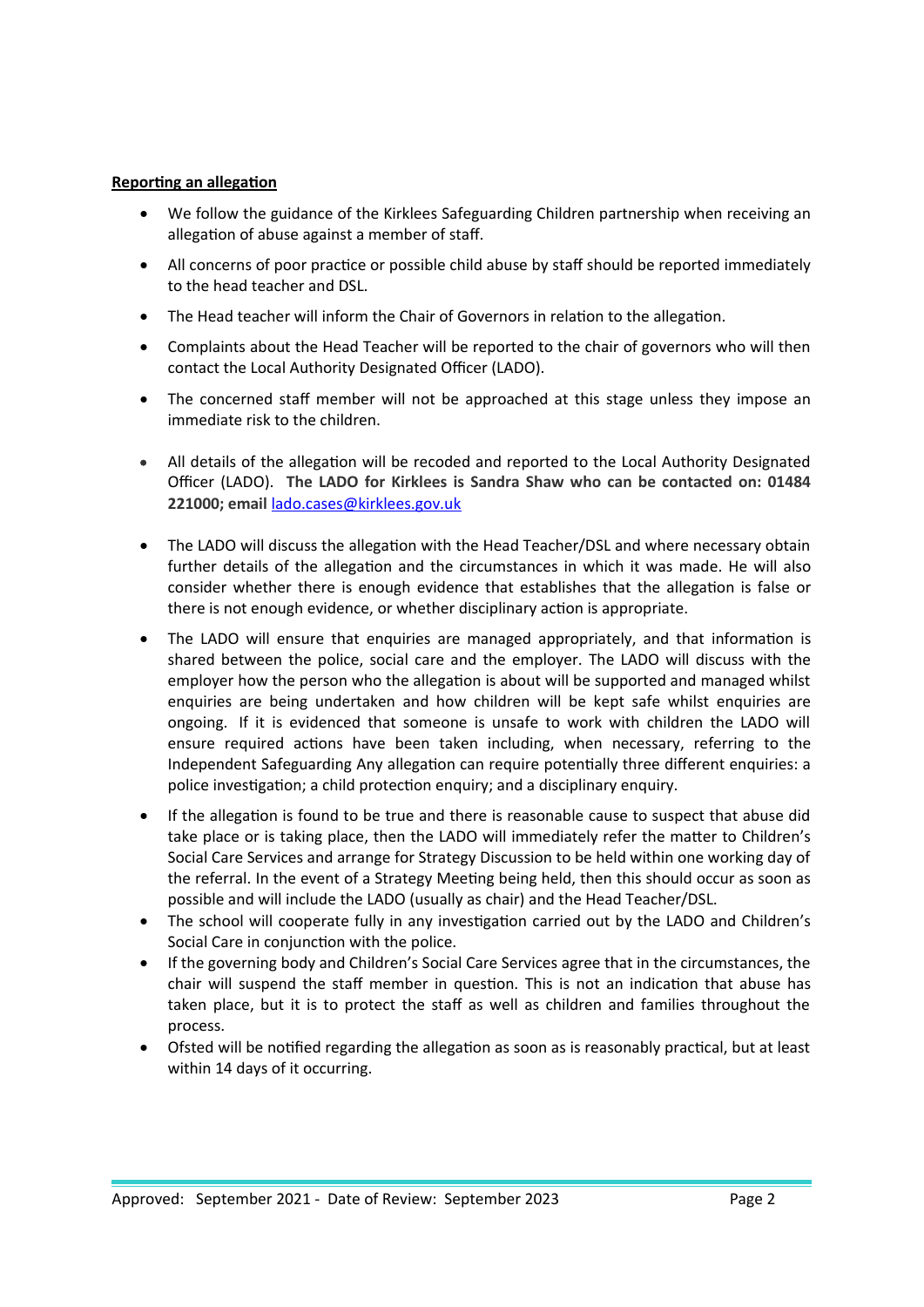#### **Investigation**

An investigation into the allegations is normally carried out by children's social services or by the school. This will be agreed at the initial evaluation stage. Where the school is not conducting the investigation, it will cooperate with investigative agencies.

Internal investigations must be second to any safeguarding investigation and may need to be delayed until the external investigation is complete.

#### **Supporting those involved**

#### **The person(s) who makes the allegation and their parents/carers:**

Parents and carers will be notified if their child makes or is involved in an allegation against staff if they do not already know. However, if the police or social services are to be involved, they will be contacted first and will advise as to what information may or may not be disclosed to the parents.

Parents and carers will be made aware of any progress in the investigation, and where there is no criminal prosecution, the outcome will be explained to them. This may be a disciplinary outcome. During a disciplinary hearing the deliberations and information used for deciding are usually confidential, but parents will be told the outcome.

Social services and the police may be involved, depending on the severity of the case, and will provide the school with advice on what type of additional support the child may need.

The school's **Whistleblowing Policy** which is available from the office enables staff to raise concerns or allegations against their colleagues in confidence and for a sensitive enquiry to take place.

### **The Employee:**

Our School has a duty of care to its employees and will do everything to minimise the stress of any allegations and the disciplinary process.

The person who is the subject of the investigation will be informed as soon as the allegation has been made, but only after the head teacher has spoken to the Chair of Governors. The employee will then be advised on what the next course of action will be. However, if the police or social services

are to be involved, they will be contacted before the employee and will advise as to what information may be disclosed to the person under investigation.

The Chair of Governors will keep the subject of the allegation informed of the progress of the case and any other work-related issues. If that person has been suspended, they will keep them informed of any developments from school. If the employee is a member of a union or any other professional association, they should be advised to contact that body at the outset of the investigation.

The employee may need additional support and the school should consider what might be appropriate to best accommodate this. If it is a criminal investigation and the police are involved, they may provide this additional support.

#### **Confidentiality**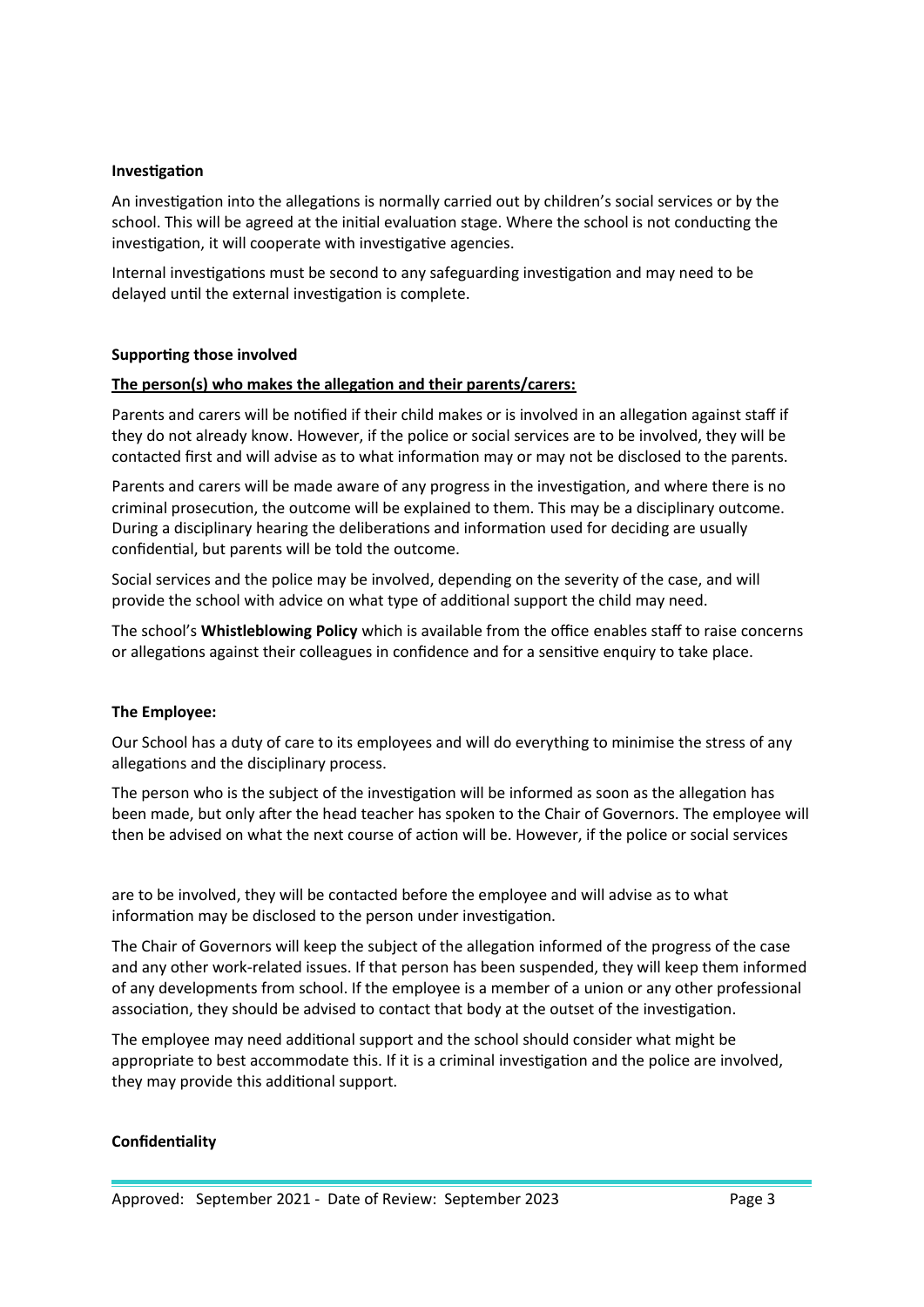The school will make every effort to guard the privacy of all parties during and after an investigation into an allegation. It is in everyone's best interest to maintain this confidentiality to ensure a fair investigation with minimum impact for all parties.

A breach of confidentiality will be taken seriously and may warrant its own investigation. It is a criminal offence to publish information that could lead to the identification of someone who is the subject of an allegation before they are charged or summonsed.

# **Suspensions**

The school will not suspend a member of staff without serious consideration, and will not do it automatically once an allegation has been made. Depending on the nature of the case, it may be possible that alternative arrangements are made so that the individual can continue working, but is removed from the pupil making the allegation.

A suspension may be decided upon if it is deemed that the child or other children may be at risk of harm, or if the nature of the case warrants a criminal investigation. The Head Teacher and Chair of Governors holds the power to suspend an employee but will be advised by the police and or social care whether a suspension is necessary.

Where there is a chance of suspension, the employee will receive confirmation within one working day and will be informed of the reason for the suspension.

# **Resignations**

If an employee hands in their resignation when the allegation is made against them or during an investigation, the investigation will continue until an outcome has been reached, with or without the person's cooperation. They will be given full opportunity to answer the allegation.

Compromise agreements will not be used in situations which are relevant to these procedures.

### **Record keeping**

Detailed records of all allegations made, investigations and outcomes should be kept in the personal file of the person who has been under investigation. This person should be given a copy of the same information. This will enable the school to:

- provide all the neccessary information for future schools if they require a reference. Where DBS checks highlight incidents of allegations that did not result in any criminal charges, records will need to show exactly what happened, what points of action were taken during and after the investigation, and how the result of the investigation was reached
- prevent unnecessary re-investigation in the future if an allegation re-surfaces.

The record will be kept, including for people who leave the organisation, at least until the person reaches normal retirement age or for 10 years if that will be longer, from the date of the allegation.

Allegations that are proven to be malicious will not be kept on employment records or used in employee references.

The records will be kept by the Chair of Governors.

Details of any allegation made by a pupil will be kept in the confidential section of their record.

### **Action on conclusion of the case**